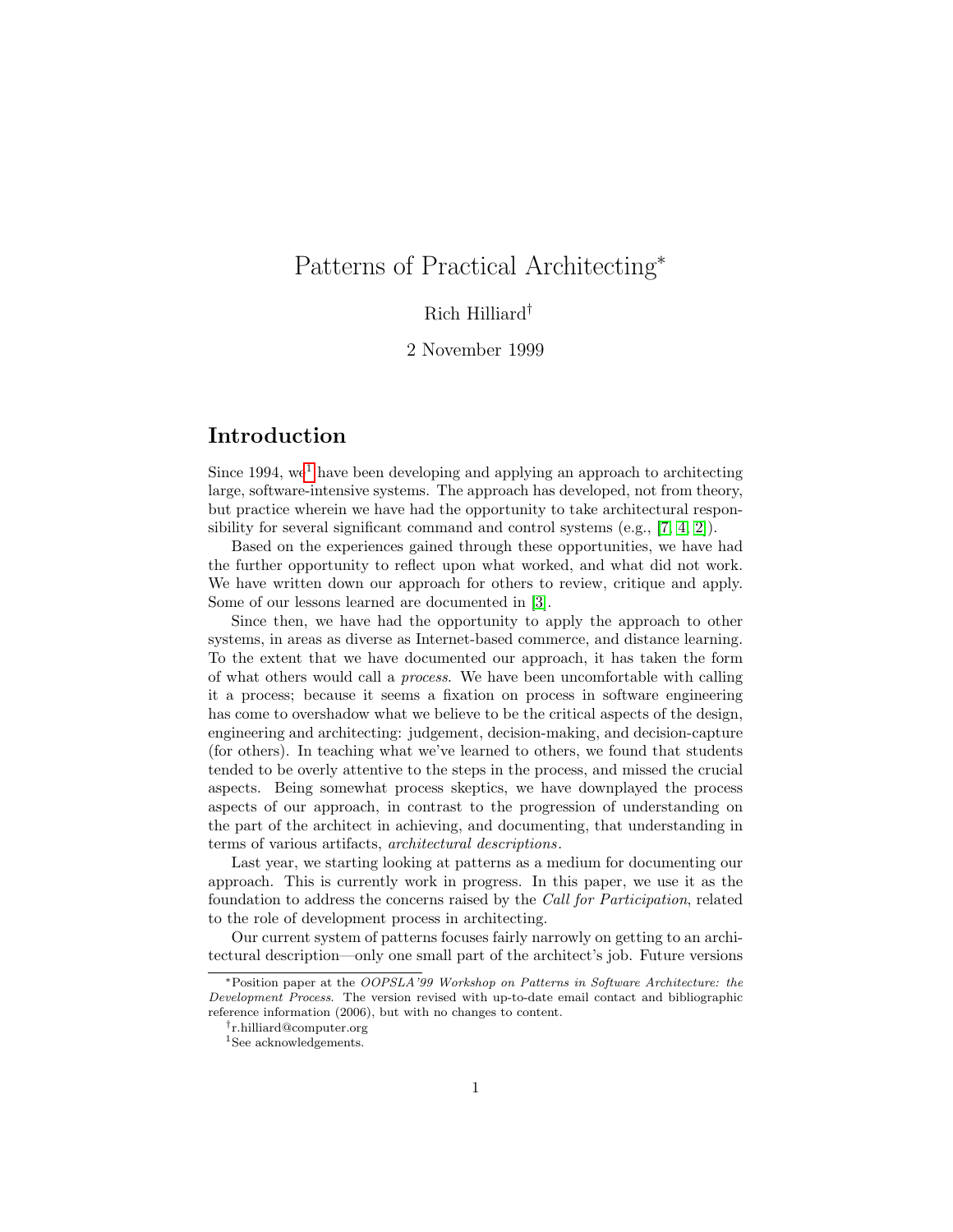of the system of patterns will focus on other parts, but we felt it essential to begin with architectural description; motivated by concreteness and also by parallel work on architectural description, in particular IEEE 1471, Recommended Practice on Architectural Description of Software-intensive Systems [\[5\]](#page-4-3).

## Context: Practical Architecting

Upon discovering G. Meszaros' "Archi-Patterns" [\[6\]](#page-4-4), it occurred to us that documenting our approach as an system of patterns might offer the right degree of flexibility, capture the essence of making architectural judgements, and avoid specifying an overly rigid process that others would fixate on.

The goal of our work thus far has been to create a foundation on which to elaborate our own work as well as incorporating the insights found in  $[6]$ ,  $[1]$ and others.

At first, we considered trying to build our approach atop Meszaros' framework, but found that would not work, for a couple of reasons: First, although Meszaros codifies many useful patterns, some of the underlying assumptions of his framework did not accord with our own. Second, Meszaros' pattern language mixes three things: architecting, architectural description, and architectures. Third, his patterns pertaining to architectural description presume a fixed set of viewpoints. What we were led to was a more "agnostic" framework, that permits the inclusion of Meszaros' patterns, as well.

The patterns we have developed (so far) fall into several regions:

- Initiation,
- Stakeholder Analysis,
- Framing the Architecture, and
- Architecture Integration.

These address the early, constructive stages of architecting. Future versions of our system of patterns will address the Construction and Maintenance stages, as well. In the figures below, individual patterns are depicted as ovals. Resulting contexts (new patterns to apply) are marked with arrows.

#### Initiation

In this stage, the patterns pertain to deciding whether a system warrants an architectural effort, bounding the context of the effort relative to the system's environment, and identifying the key system stakeholder of the architecture:

#### Stakeholder Analysis

This stage focuses the architect's attention on understanding the problem to be solved, in terms of the specific concerns and needs of the system stakeholders: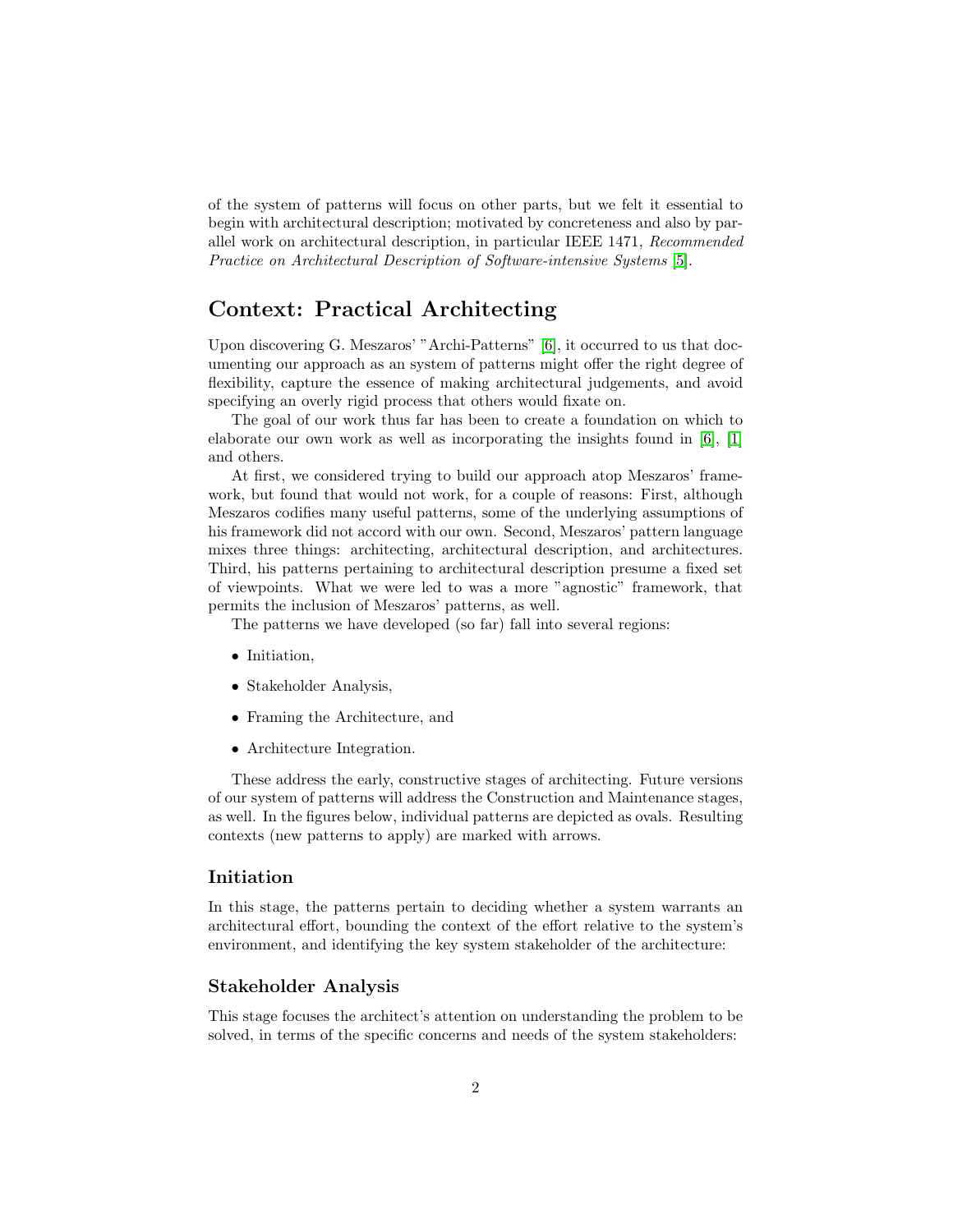

Figure 1: Initiation of Architecting



Figure 2: Stakeholder Analysis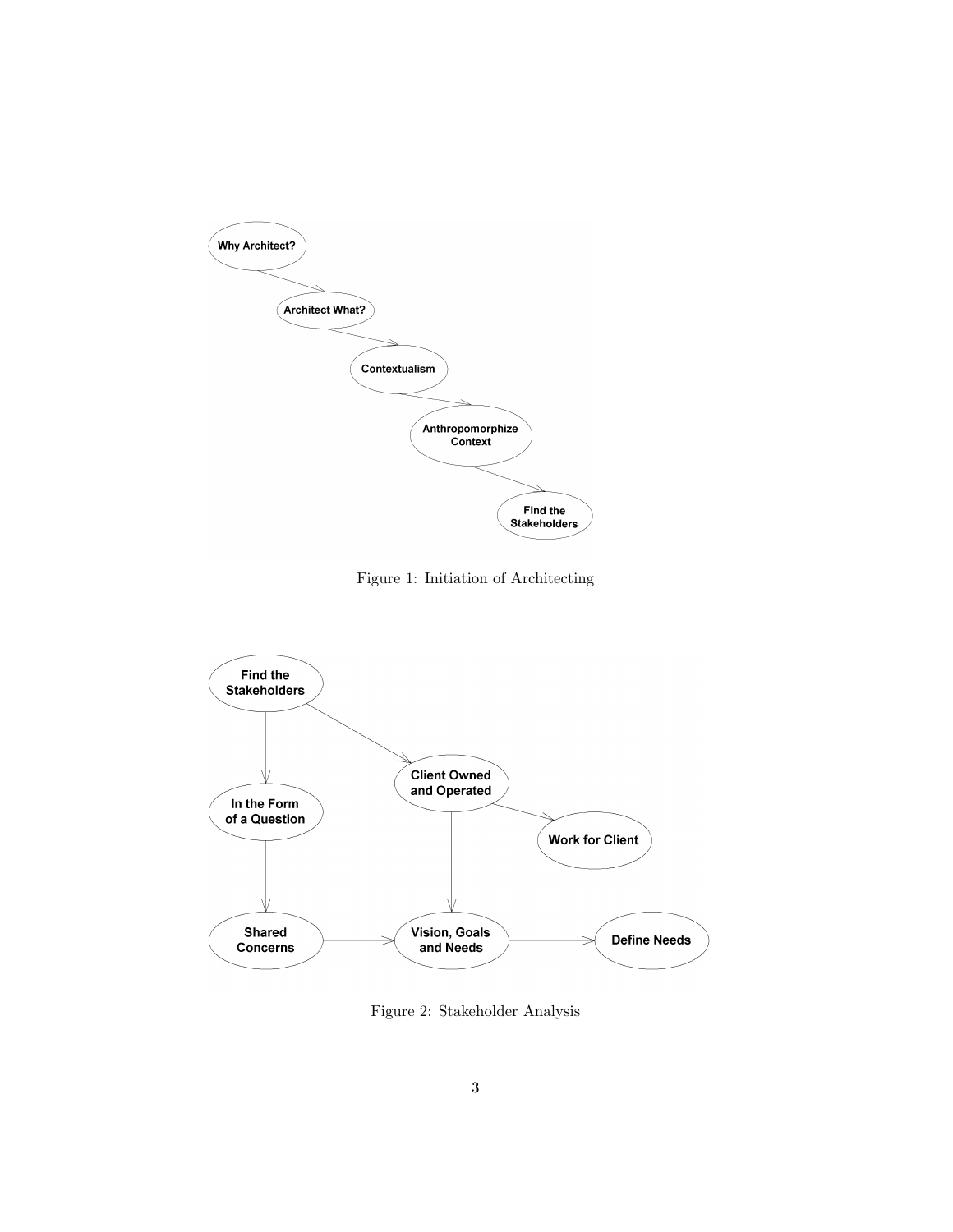

Figure 3: View Modeling and Integration

#### Framing the Architecture

The main effort of the architect at this stage is formulating an architecture for the system which meets the stakeholders' diverse needs. This is predominantly an exploration and modeling effort, leading to an architectural description consisting of a number of views. Each view addresses the concerns of one or more stakeholders:

### Development Forces

There are always development concerns; in many cases, these may be satisfied by ordinary development approaches (existing processes, tools, methods of an organization)—without recourse to architectural consideration. However, there are cases where development is an architectural consideration.

In almost all of our efforts, we have resorted to directly addressing development issues at the architectural level. Whereas the more "structure-oriented" views guide developers in what to build, a "developers view" guides the developer, and vendors, and maintainers in how to build the system. This is frequently needed for large projects where developer teams are separated by time or space, such as in:

- product lines
- frameworks with separated application developers
- large migrations of existing systems, etc.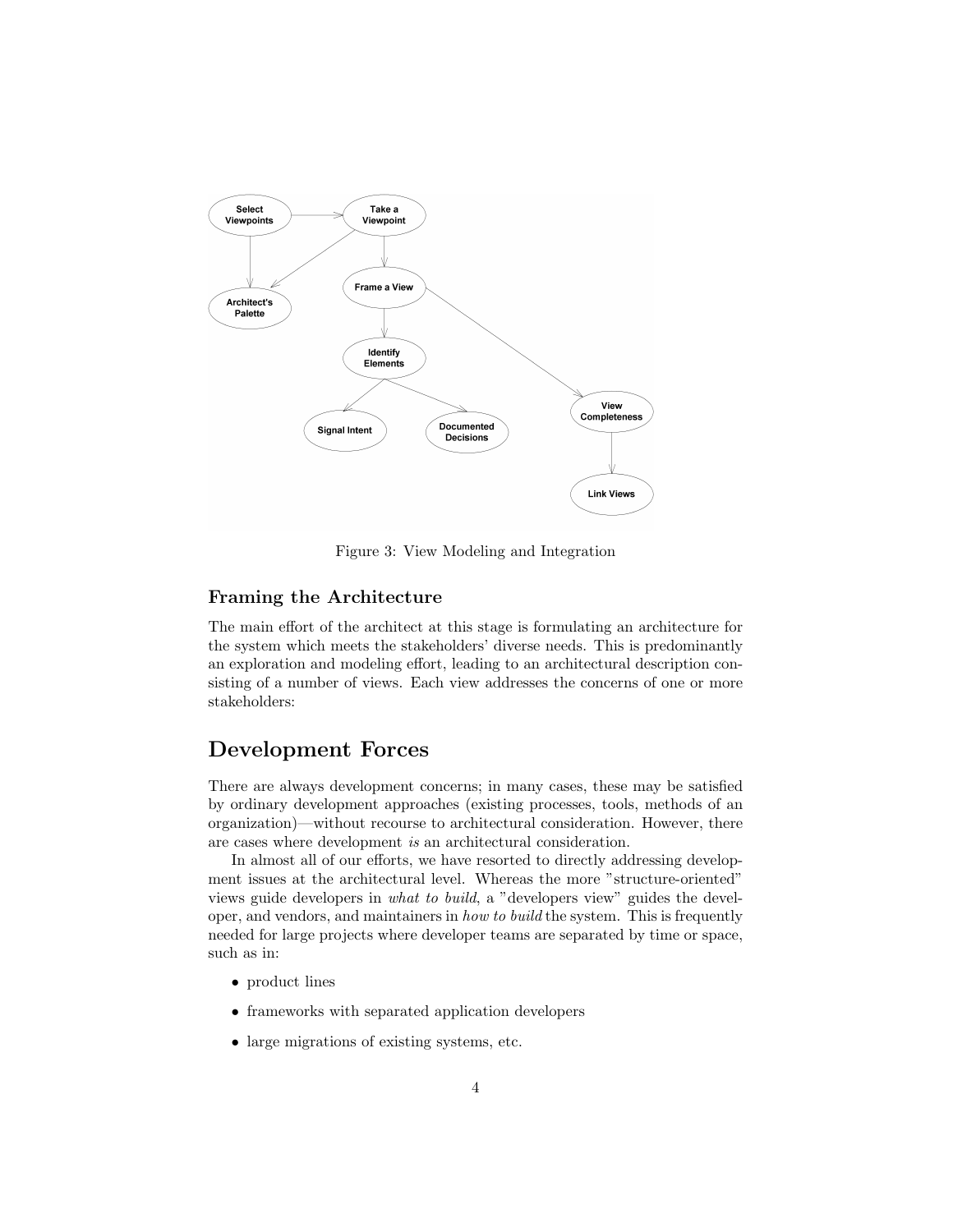In our experience, the need for explicit architectural attention to development is usually identified from the stakeholders. In the first architecture we did, we defined a Developer-Maintainer view because the developers were located in industrial contractor shops, and the maintenance would be accomplished by a government organization. For a component-based development, allowing both CORBA and COM, it was necessary to separate out the rules for component producers and component integrators [\[2\]](#page-4-1).

### Conclusion

The system of patterns above is offered as a starting point for discussions of the role of development in architecting because it has been created to be processand method-independent. It is hoped this will allow participants a way to focus on key development forces without the details of particular processes, etc.

#### Acknowledgedments

A number of people have contributed to the Practical Architecture Method: the "core" participants have been David Emery (MITRE), Rich Hilliard and Tim Rice (ISIS); other contributors have been Rich Baldwin (MITRE), and Stephen Schwarm (EMC).

### References

- <span id="page-4-5"></span>[1] Frank Buschmann, Regine Meunier, Hans Rohnert, Peter Sommerlad, and Michael Stal. Pattern-oriented software architecture: a system of patterns. Wiley, 1996.
- <span id="page-4-1"></span>[2] DII–AF Chief Architects' Office. The Air Force's Command and Control System Target Architecture version 1.0, 1998.
- <span id="page-4-2"></span>[3] David E. Emery, Rich Hilliard, and Timothy B. Rice. Experiences applying a practical architectural method. In Alfred Strohmeier, editor, Reliable Software Technologies – Ada-Europe '96, number 1088 in Lecture Notes in Computer Science. Springer, 1996.
- <span id="page-4-0"></span>[4] R. Hilliard, J. R. Knisley, and R. A. Ringdahl. Reserve component automation system (RCAS) final assessment. Technical Report MITRE Working Note 95W0000177, The MITRE Corporation, September 1995.
- <span id="page-4-3"></span>[5] ANSI/IEEE Std 1471–2000 Recommended Practice for Architectural Description of Software-Intensive Systems, October 2000.
- <span id="page-4-4"></span>[6] Gerard Meszaros. Archi-patterns: a process pattern language for defining architectures. In PLoP'97, 1997.